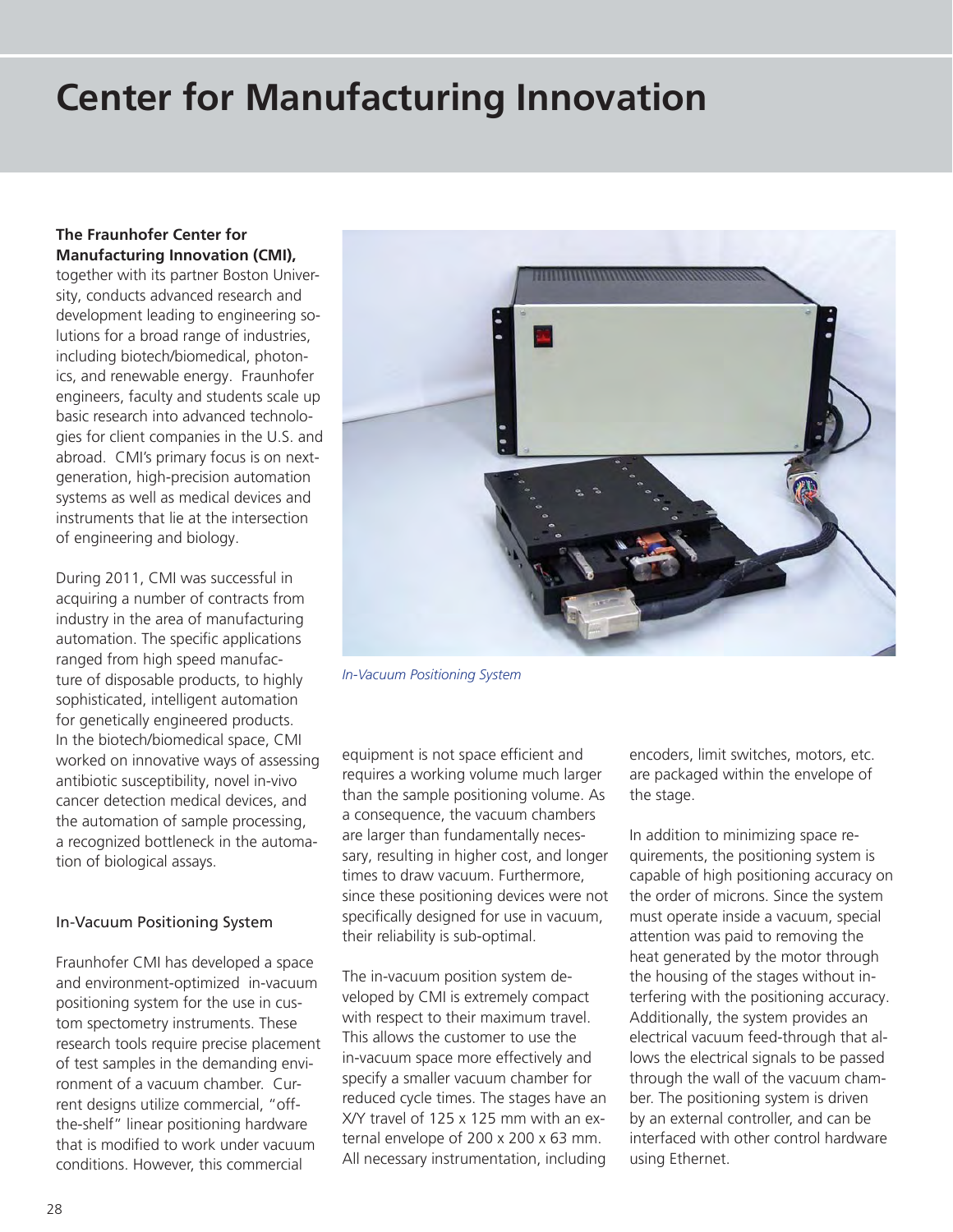

*CMI Automated Winder for Fiber Optic Gyroscope Production*

# Advanced Metrology and Guiding for Fiber-Optic Coil Winding

Fiber-optic gyroscopes, also called Sagnac interferometers, are highly precise sensors for the detection of angular motions. By measuring the phase shift between two synchronous light signals traveling in opposite directions around a fiber coil, large and highly dynamic rotations as well as small angular shifts can be detected reliably over long periods of time. Such gyroscopes are used for

navigation and guidance in airplanes, ships, satellites, submarines, missiles, and other vehicles.

The heart of a fiber optic gyroscope is its coil, which has to be wound starting from the center of its fiber length using exact winding patterns in order to guarantee a symmetrical optical path for both optical signals. The winding requires precise fiber placement as well as close control of the winding tension. These requirements, combined with

typical coil length of multiple kilometers of fiber, makes automating the winding a necessity for the economical production of high-quality gyroscopes.

CMI has been a pioneer in the development of automated fiber optic winders for gyroscope production. During 2011, CMI has taken these winders to new heights with the development of a realtime metrology system that allows the machines to map out and wind different size coils with no change-over time,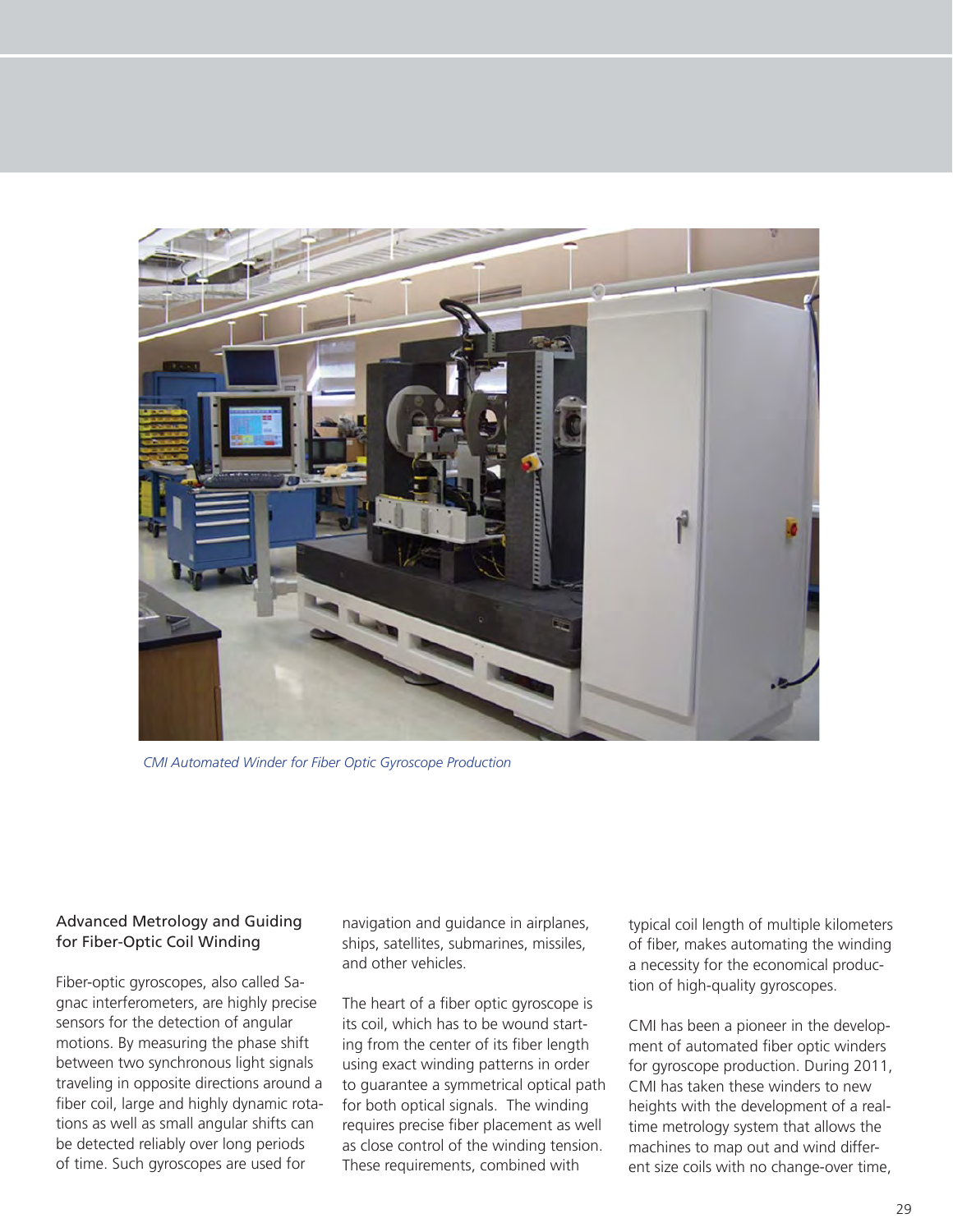thereby facilitating production of a wider variety of gyroscopes on one machine, as well as making the overall process more cost-effective. Furthermore, the development of an improved fiber guiding system has further reduced the already minimal operation involvement, while increasing the quality of the wind.

#### Accelerated Antibiotic Resistance **Testing**

Fraunhofer CMI, in collaboration with Harvard Medical School/Brigham and Women's Hospital, has developed and implemented a novel and rapid diagnostic platform for determining the antibiotic resistance of bacteria. Over the past twenty years, antibiotic resistance has developed into a public health crisis. Medications that were once considered the 'drugs of last resort' are now proving to be ineffective against certain infections. In fact, sixty percent of Staphylococcus aureus, or 'staph', infections are now resistant to methicillin, a close relative of penicillin.

It is critical to accurately diagnose these resistant S. aureus, or MRSA, infections in order to prescribe the proper medications to patients. However, current diagnostic methods rely on the growth of bacteria in the presence of antibiotics, and thus suffer from long wait times – 18 to 24 hours at minimum. These slow tests force physicians to prescribe one drug and then later transfer patients to other more effective medications. This pattern of care is only exacerbating the problem of resistance.

The diagnostic test developed at Fraunhofer CMI compares the percentage of dying bacteria, over time, within microfluidic channels that either contain or do not contain an antibiotic of interest. Susceptible strains are killed in the presence of antibiotic while resistant strains are able to survive. Because our method does not rely on the growth of bacteria as a read-out, it can deliver results within an hour.

Bacteria are immobilized on a glass slide, which is incorporated into a flow cell that utilizes PDMS to create the walls of four microfluidic channels. Fluids containing both culture media  $(±)$ antibiotic) and an additional optional chemical stress agent are then pumped through the channels applying mechanical stress to the bacteria. The chemical stress alone does not kill the bacteria, but we see an increase in signal for susceptible bacteria when it is included. Once flow has begun, two images of each microfluidic channel are taken every two minutes: one phase contrast image (to determine the number of total cells) and one fluorescent image (to measure the number of dead cells). For rapid and reproducible testing, we have automated the microscope stage movement, the image collection, and the image analysis.

We established our experimental conditions by comparing the rates of killing of a methicillin-susceptible and a methicillin-resistant S. aureus strain. Testing these strains multiple times allowed us to develop phenotype separation criteria based on the percentages of dead cells after 60 minutes of exposure to stress and antibiotic. These criteria proved effective. Subsequently, we successfully determined the susceptibility of 16 clinically important S. aureus strains in a blinded study, demonstrating the clinical utility of our rapid diagnostic method. In the near future, we envision that our platform can be adapted to test other bacterial species with different antibiotics.

## CMI Internship Program

CMI's internship program continues to thrive, providing a global experience to 12 European interns per year. Since its inception, the program has hosted over 150 interns, mostly from Germany. Interns are provided with housing and a stipend, and are encouraged to experience not only the American workplace, but the American culture as well. The program has been tremendous success, receiving rave reviews from all involved. These students are subsequently highly recruited in Europe, as they bring a global perspective to the job.